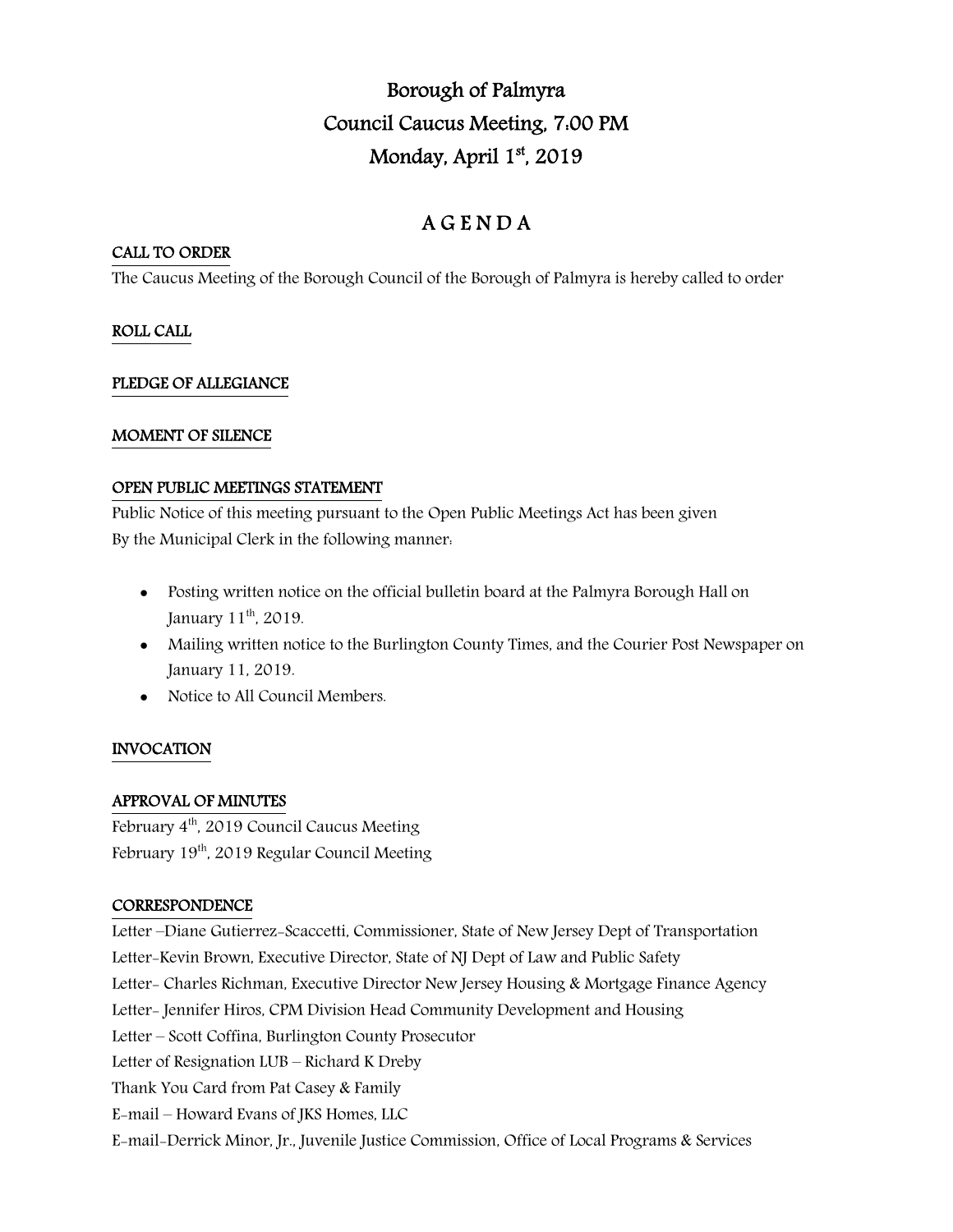## PROCLAMATION

Arbor Day, April  $26<sup>th</sup>$ , 2019

#### PROFESSIONAL UPDATES

William Kirchner, ERI James Winckowski, CME Armando Riccio, ESQ

#### PUBLIC PORTION

This public portion is for discussion on professional updates, resolutions and ordinances listed on the agenda. Please sign in and state your name and address for the record. Council will give all comments appropriate consideration. Each citizen will be allotted up to five (5) minutes to speak, in order to allow everyone an opportunity to ask questions and express their opinions or concerns. Please direct all comments to the Mayor. Each citizen may only speak once during each public portion.

#### RESOLUTIONS Consent Agenda

Resolution 2019-111 to Resolution 2019-113 will be enacted as a single motion, if any resolution needs additional discussion it will be removed from the consent agenda and voted on separately.

Resolution 2019-111, Resolution To Affirm the Borough of Palmyra's Civil Rights Policy with Respect to All Officials, Appointees, Employees, Prospective Employees, Volunteers, Independent Contractors, and Members of the Public that come into contact with Municipal Employees, Officials and Volunteers. Resolution 2019-112, Resolution Approving LOSAP Eligible Volunteers for 2018 in Accordance with Chapter 21:A1 of the Code of the Borough of Palmyra Entitled "Fire Department Length of Service Awards Point System"

Resolution 2019-113, Resolution Approving Dale Palmer, Maintenance Supervisor as a Salaried Employee to be paid monthly and providing him entitlement and accrual of the same vacation time entitlement as any full-time employee hired after January 1st, 2012.

#### COMMUNITY SPOTLIGHT

Easter Egg Hunt, April  $6<sup>th</sup>$ , 2019 Legion Feld at 9:00 am PAL/RIV Baseball Opening Day April 13<sup>th</sup>, 2019 Free Rabies Clinic, Saturday, April  $6^{th}$  1:00 – 3:00 PM PIA River Cleanup, Saturday, April 6th Firehouse Pancake Breakfast, Sunday, April 14<sup>th</sup> 8:00 AM to 1:00 PM April Spring Cleaning Palmyra Kindergarten Round-up, Friday April 5<sup>th</sup>, 2019

#### PUBLIC REMINDERS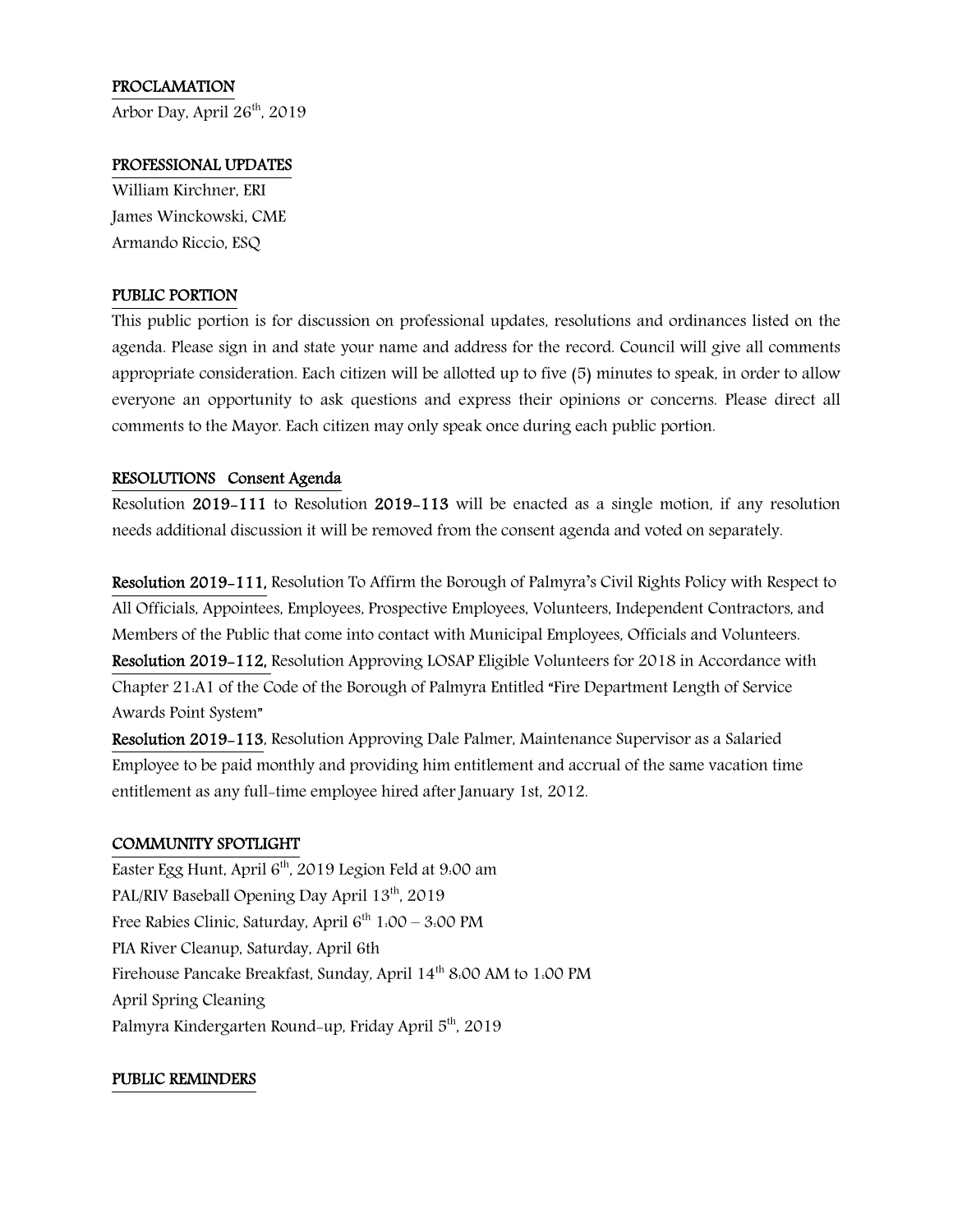#### DISCUSSION ITEMS

## NEW Business

• Public Events

Easter Egg Hunt

- Palmyra & Public Safety Day
- RFPs/Qs for professional services Bond & Conflicts Counsel
- RFPs for Tree Service Contract
- Approval of Mayor's Annual Spring Conference attendance Mayor M. Arnold April  $24<sup>th</sup>$ ,  $25<sup>th</sup>$ ,  $26<sup>th</sup>$ , 2019, Atlantic City, 2 night stay
- Approval of Tax Collector's Education Conference Attendance for Danielle Lippincott May14th,  $15<sup>th</sup>$ ,  $16<sup>th</sup>$ , 2019, Atlantic City, 3 nights stay
- Community Cleanup Day April Spring Cleanup program
- 214 Garfield Ave
- Arbor Day and  $3<sup>rd</sup>$  Grade Tree Planting, Friday, April 26th
- Spotted Lanternfly invasive species
- $\bullet$  2020 Census

#### Old Business

- YMCA Summer Camp Agreement and meeting memo & update
- Legion Field and Chief Peyton I. Flournoy Park usage
- Digital sign event posting
- Tony's Barber Shop mural
- 620-622 Highland Ave Appraisal (former PNC Bank) update
- 2018 Sustainable Jersey Grant update
- PPPM; NJ Sick Leave Act & FLA amendments update
- Military banners update
- NJLM Mayors Roundtable Events on Cannabis and Affordable Housing
- Borough Newsletter update
- Sign Ordinance amendments update
- Governing Body salaries

#### ADMINISTRATOR'S REPORT

- MS Office 365 migration questions for Governing Body
- Adult Use Cannabis Bill update
- SS Rt. 73 Redevelopment Area update
- Online Cyber-Risk Training update

## PUBLIC COMMENT

Please sign in and state your name and address for the record. Council will give all comments appropriate consideration. Each citizen will be allotted up to five (5) minutes to speak, in order to allow